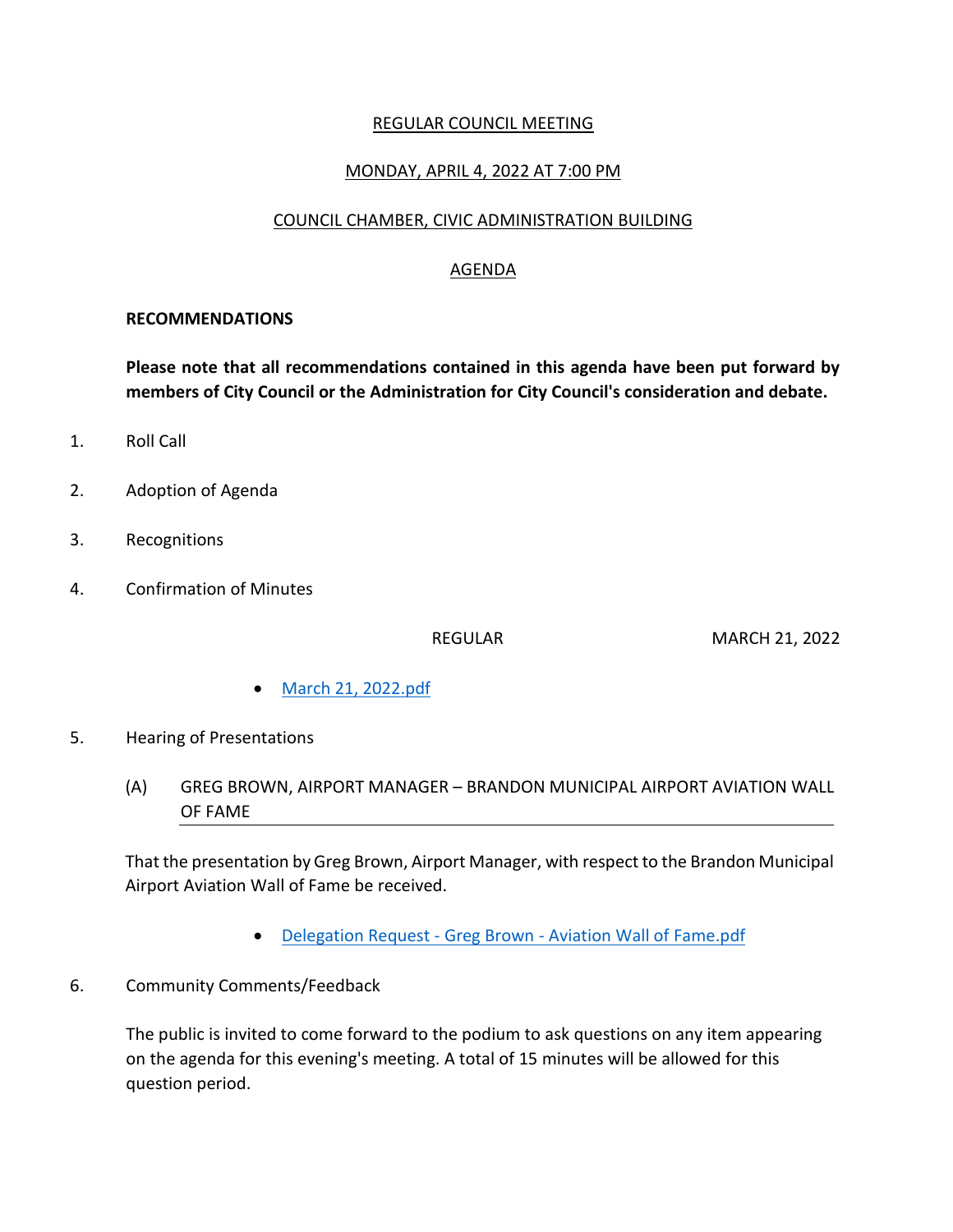- 7. Hearing of Delegations
- 8. Public Hearings
	- (A) 2022 FINANCIAL PLAN

That the Public Hearing on the City of Brandon's 2022 Financial Plan be concluded.

- [2022 Financial Plan Public Hearing Presentation.pdf](https://paperlesscouncil.brandon.ca/attachments/A_2022/PUB_QTZQKMNHDYZMAMLRSAONCGWEZNYZNPTORJVAQOZOWXXWHPEVMUV_2022%20Financial%20Plan%20Public%20Hearing%20Presentation.pdf)
- Public Hearing [2022 Financial Plan.pdf](https://paperlesscouncil.brandon.ca/attachments/A_2022/PUB_PSEWXCSEOOGQQJKWCGKZWGWVJGDDYFIKNEVUWYJKSAXUTGVBZAJ_Public%20Hearing%20-%202022%20Financial%20Plan.pdf)
- (B) BY-LAW NO. 7328 BORROWING FOR THE UPGRADE AND EXPANSION OF THE WATER TREATMENT FACILITY

That the public hearing with respect to the proposed borrowing for the upgrading and expanding of the City's Water Treatment Facility be concluded.

- Public Hearing [By-law No. 7328.pdf](https://paperlesscouncil.brandon.ca/attachments/A_2022/PUB_MAVCKTWFZRIJMVACODMKINQQUGKQZIOGDBJDVSVODEYUXHLWEJY_Public%20Hearing%20-%20By-law%20No.%207328.pdf)
- (C) BY-LAW NO. 7331 BORROWING FOR THE CONSTRUCTION OF STORMWATER INFRASTRUCTURE IN SOUTHEAST BRANDON

That the public hearing with respect to the proposed borrowing for the construction of stormwater infrastructure in Southeast Brandon be concluded.

- Public Hearing [By-law No. 7331.pdf](https://paperlesscouncil.brandon.ca/attachments/A_2022/PUB_KMPUXFGSBDPXAXMXFUDEWDYCSOVYLFSMBOEWGABPSXZOUCKJNQY_Public%20Hearing%20-%20By-law%20No.%207331.pdf)
- 9. Communications & Petitions
- 10. Committee Reports
	- (A) WESTERN MANITOBA CENTENNIAL AUDITORIUM VERBAL APRIL 4, 2022
	- (B) BRANDON URBAN ABORIGINAL PEOPLES' COUNCIL VERBAL APRIL 4, 2022
- 11. Enquiries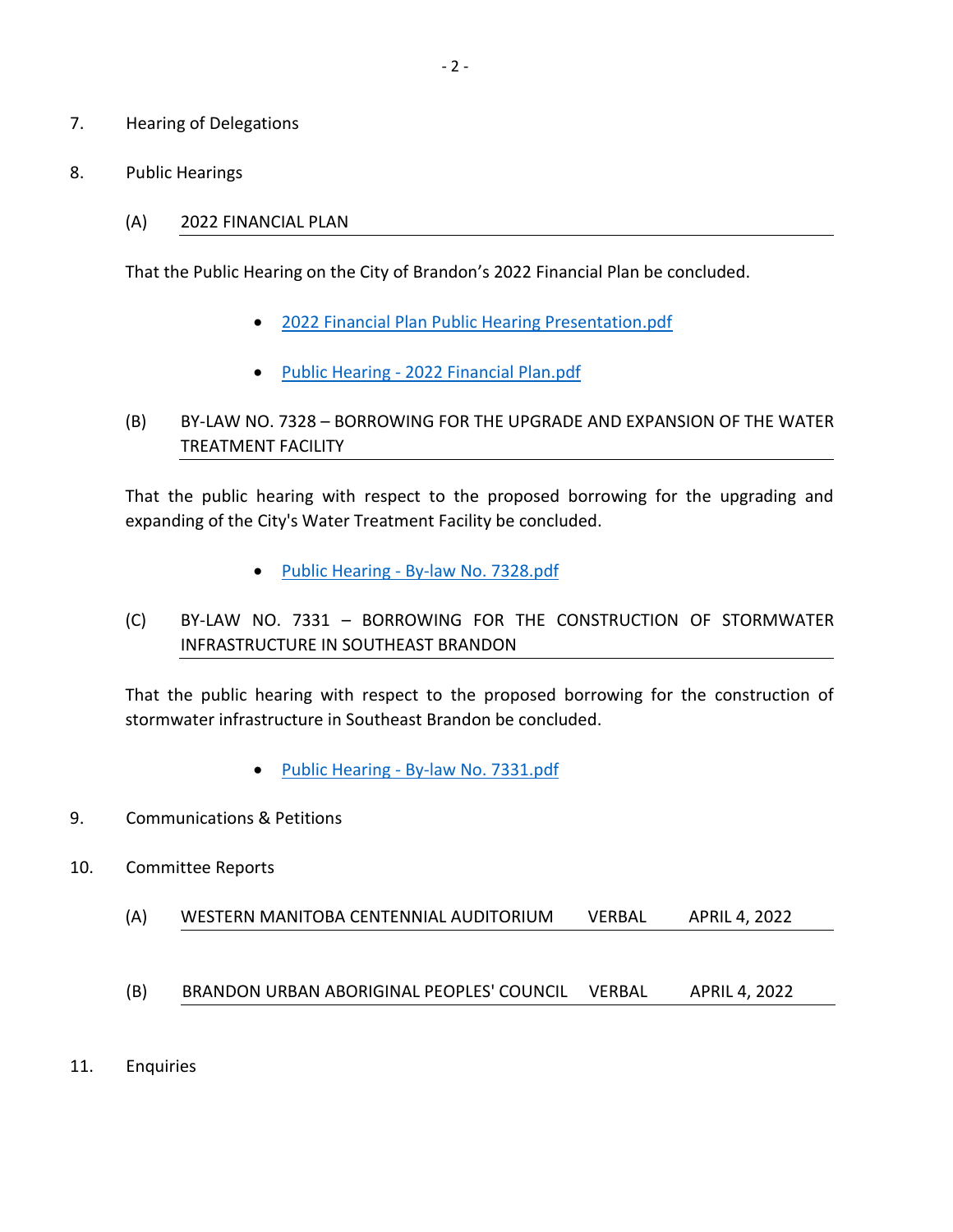- 12. Announcements
- 13. General Business

#### (A) 2022 FINANCIAL PLAN

That the 2022 Financial Plan of The City of Brandon dated April 4, 2022, as set out in the form approved by the Minister of Municipal Relations, a copy of which is attached to the report of the Director of Finance dated April 4, 2022, be so adopted;

and further, that the operating and capital estimates outlined in said plan be incorporated in and form part of the 2022 Tax Levy By-law.

[2022 Financial Plan.pdf](https://paperlesscouncil.brandon.ca/attachments/A_2022/GEN_CVHKBOKGITUPNKEVZYGCGWMTOBQUCODLIQBNDTOUSRXEMFXYMRS_2022%20Financial%20Plan.pdf)

## (B) AMENDMENT TO RESOLUTION NO.1290 – AFFORDABLE HOUSING INCENTIVE FOR 802 – 11TH STREET

That Council Resolution No. 1290 relating to an affordable housing incentive for 802 - 11th Street and 354 - 8th Street adopted at the December 20, 2021 meeting of City Council be amended by deleting the words: "Vionell Holdings Partnership" and substituting therefor the words: "10034391 Manitoba Ltd."

> Amend Resolution No. 1290 - [Affordable Housing Incentive for 802 -](https://paperlesscouncil.brandon.ca/attachments/A_2022/GEN_AQQEGVMHDGMFOWPTYCQRHHXWDZZJSQPZCFSPUASTMDAWVDEKMPG_Amend%20Resolution%20No.%201290%20-%20Affordable%20Housing%20Incentive%20for%20802%20-%2011th%20Street.pdf) 11th [Street.pdf](https://paperlesscouncil.brandon.ca/attachments/A_2022/GEN_AQQEGVMHDGMFOWPTYCQRHHXWDZZJSQPZCFSPUASTMDAWVDEKMPG_Amend%20Resolution%20No.%201290%20-%20Affordable%20Housing%20Incentive%20for%20802%20-%2011th%20Street.pdf)

#### (C) POTENTIAL AMENDMENTS TO ANIMAL CONTROL BY-LAW AND FEE SCHEDULE

That the requested report with respect to possible amendment of Animal Control By-law No. 5900 and the Schedule of Fees be deferred to no later than May 16, 2022.

(D) AMENDMENT TO PROVINCIAL HIGHWAY TRAFFIC ACT IMAGE CAPTURING ENFORCEMENT REGULATION 220/2002

That the pending motion to make a formal request to the Province of Manitoba to amend the Highway Traffic Act Image Capturing Enforcement Regulation be further tabled until June 20, 2022.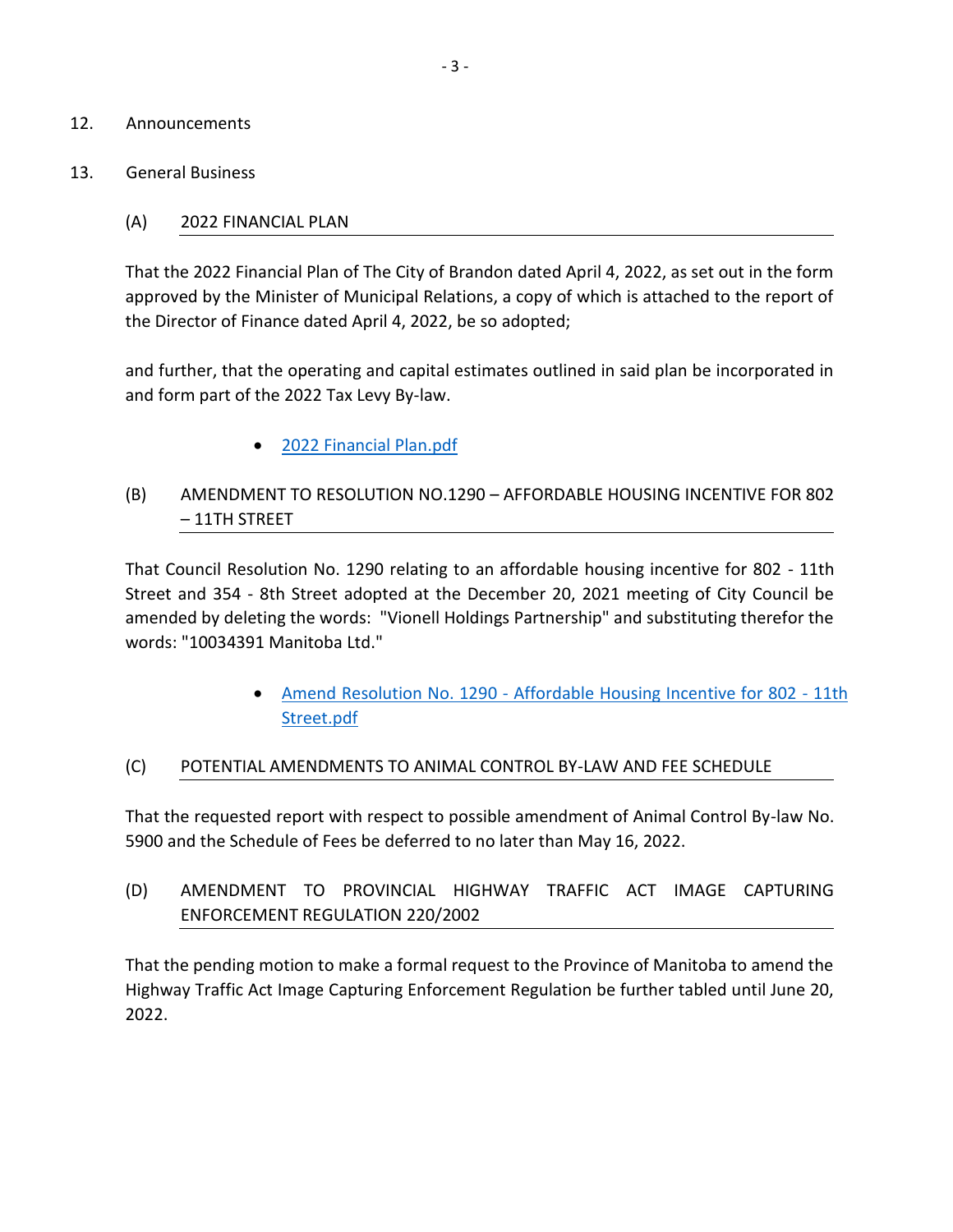#### 14. By-Laws

## NO. 7324 TO REZONE PROPERTY LOCATED AT 309 PRINCESS AVENUE FROM COMMERCIAL GENERAL ZONE TO DOWNTOWN MIXED USE ZONE 2ND READING

That By-law No. 7324 to rezone property located at 309 Princess Avenue (Lots 1/3 And Part Lot 4, Block 66, Plan 2 BLTO) from Commercial General (CG) zone to Downtown Mixed Use (DMU) zone be read a second time.

That third reading of this by-law be held in abeyance pending the owner or successor entering into a development agreement with the City of Brandon subject to the following conditions:

- 1. The Developer agrees to develop 16 residential units in general consistency with the attached site plan.
- 2. The Developer agrees to contribute \$714.67 for cash in lieu of land dedication of public reserve. This contribution is due in full upon execution of the development agreement.
- 3. The Developer agrees to contribute to the Brandon School Division in lieu of land dedication in the amount of \$3,240.00.
- 4. The Developer agrees to mitigate increased runoff for both 5-year, pre and post development and 100-year, pre and post development, storm water events. The Developer will be required to submit design drawings as prepared by a professional engineer with such design being subject to review and acceptance by the City Engineer.
- 5. The Developer agrees that should a boulevard tree need to be removed on Princess Avenue, a replacement tree will be planted in the boulevard along 3rd Street.

And that Administration be authorized to prepare a Development Agreement containing all conditions and requirements to protect the City's interests in accordance with any procedures, policies, by-laws and Acts.

By-law No. 7324 - [Rezone 309 Princess Avenue.pdf](https://paperlesscouncil.brandon.ca/attachments/A_2022/BYL_XZJUESIPHSHZFRUKCOTXLCGXKBDVWGPLIBGJOCPUVXJQBGYZYCZ_By-law%20No.%207324%20-%20Rezone%20309%20Princess%20Avenue.pdf)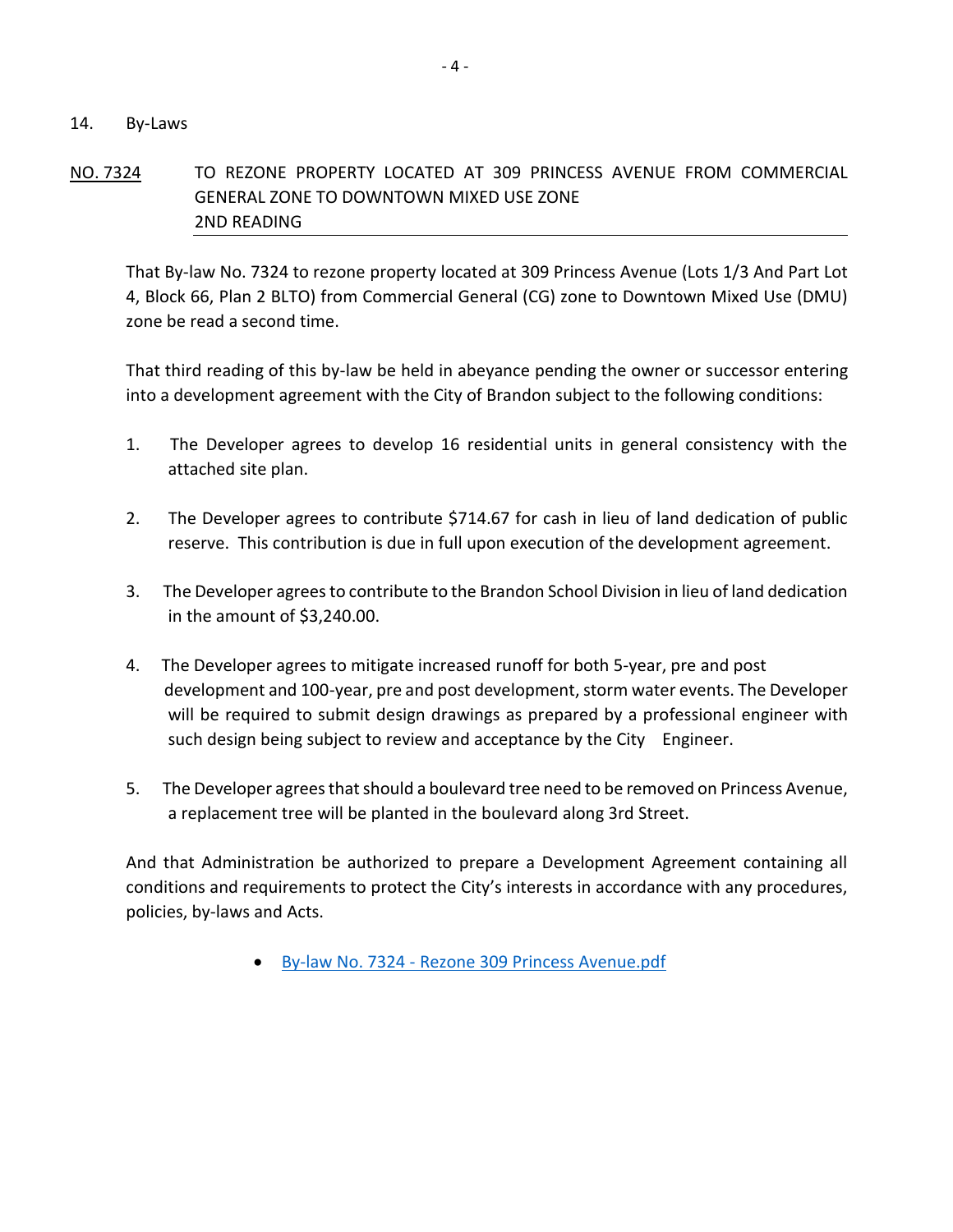## NO. 7327 TO IMPOSE AND LEVY PROPERTY TAXES FOR THE FISCAL YEAR 2022 1ST READING

That By-law No. 7327 to impose and levy property taxes for the fiscal year 2022 be read a first time.

- By-law No. 7327 [2022 Tax Levy By-law.pdf](https://paperlesscouncil.brandon.ca/attachments/A_2022/BYL_KUQGZAGNKUKJXKKYMHNDXKVTHPHIDNRRTUUJRZFRVGGQXVJXFYQ_By-law%20No.%207327%20-%202022%20Tax%20Levy%20By-law.pdf)
- NO. 7328 TO BORROW FUNDS FOR UPGRADING AND EXPANDING THE WATER TREATMENT FACILITY 1ST READING

That By-law No. 7328 to provide for the borrowing and expenditure of funds for the purposes of upgrading and expanding the City's Water Treatment Facility be read a first time.

> By-law No. 7328 - [Borrowing for Expansion and Upgrade of Water](https://paperlesscouncil.brandon.ca/attachments/A_2022/BYL_WYVYOMOJJEDSMQXRELXXUKUEZLZXDLGHQCDCSFAGOSOITHJEWBC_By-law%20No.%207328%20-%20Borrowing%20for%20Expansion%20and%20Upgrade%20of%20Water%20Treatment%20Facility.pdf)  [Treatment Facility.pdf](https://paperlesscouncil.brandon.ca/attachments/A_2022/BYL_WYVYOMOJJEDSMQXRELXXUKUEZLZXDLGHQCDCSFAGOSOITHJEWBC_By-law%20No.%207328%20-%20Borrowing%20for%20Expansion%20and%20Upgrade%20of%20Water%20Treatment%20Facility.pdf)

NO. 7329 TO AMEND BY-LAW NO. 6974 – CAMPAIGN EXPENSE LIMITS FOR MUNICIPAL **CANDIDATES** 1ST READING

> That By-law No. 7329, to amend Campaign Expenses and Contributions By-law No. 6974 to increase the limit to campaign expenses that may be incurred by candidates and to index any future increase for inflation, be read a first time.

> > • By-law No. 7329 - [To Amend By-law No. 6974 Campaign Expense Limits.pdf](https://paperlesscouncil.brandon.ca/attachments/A_2022/BYL_MVYZTGQJEUFIQHDJCOQDCHZGNYZUGPOQKAEUHRGYMCUYVELCRRQ_By-law%20No.%207329%20-%20To%20Amend%20By-law%20No.%206974%20Campaign%20Expense%20Limits.pdf)

NO. 7330 USE OF MUNICIPAL RESOURCES IN AN ELECTION 1ST READING

> That By-law No. 7330 to establish the rules and procedures for the use of municipal resources before a general election or by-election be read a first time.

> > By-law No. 7330 - [Use of Municipal Resources in an Election.pdf](https://paperlesscouncil.brandon.ca/attachments/A_2022/BYL_CFDUUNKBXWGTISAUHFHGSZBPYLDIKDPLJMZQNONPXZZWEEMJCKM_By-law%20No.%207330%20-%20Use%20of%20Municipal%20Resources%20in%20an%20Election.pdf)